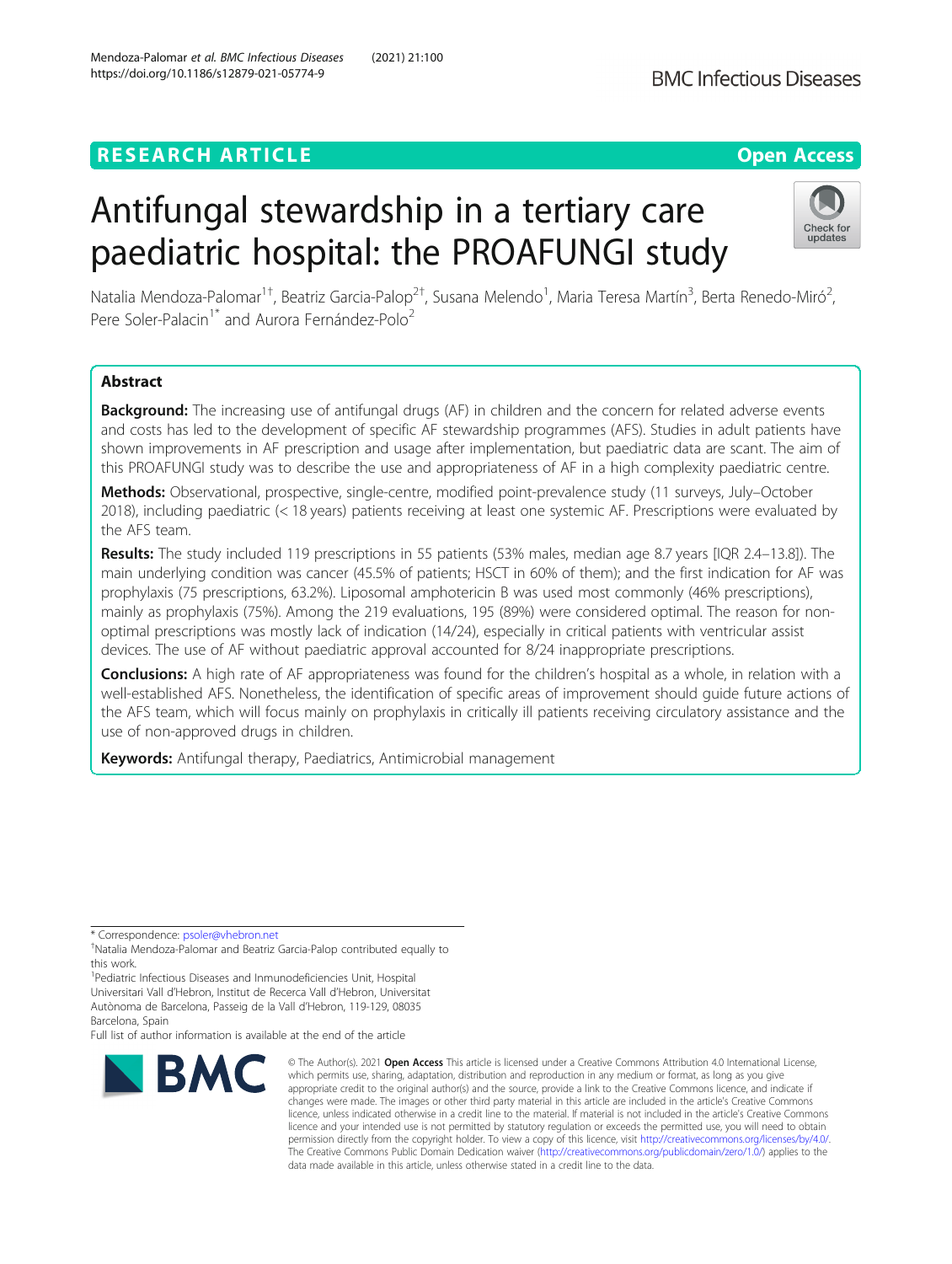#### Background

In recent years, the increase in the number of immunosuppressed children at risk of invasive fungal infection (IFI) has led to a higher use of both prophylactic and therapeutic antifungal drugs (AF) in this population [\[1](#page-5-0)]. In these patients, AF prescription may be challenging due to unspecific clinical presentation, lower performance of diagnostic tests, variable pharmacokinetics related to maturation changes and lack of clinical trials in children [\[1](#page-5-0)–[3](#page-5-0)].

Unnecessary AF use entails substantial risk of toxicity and interactions, along with higher drug resistances and significant costs  $[3]$  $[3]$ . In the last 5 years, AF drugs accounted for around one-third of antimicrobial usage (13.79% of all days of therapy [DOT] per 100 patientdays [PD]) but 75% (€638,403) of total annual antiinfective expenditure in our hospital (unpublished data).

In response to this concern, specific AF stewardship programmes (AFS) are being developed to improve the clinical outcome of patients receiving AF drugs and to ensure optimal prescription in terms of spectrum, dose, therapeutic drug monitoring, duration and route of administration while avoiding adverse effects and unnecessary costs [\[3\]](#page-5-0). Interventions are extrapolated from the antibiotic stewardship programmes and include audits with feedback, guideline and protocol development, educational programmes and prescription evaluation [\[4](#page-5-0), [5](#page-6-0)]. Although AFS are relatively new, a systematic review in 2017 identified 14 papers describing AFS in adult patients and the improvements in AF prescription and use after implementation [[6\]](#page-6-0). In contrast, data about paediatric AFS are scant and mainly limited to adult programmes including children or to specific situations such as invasive *Candida* spp. infection or cancer [[7,](#page-6-0) [8\]](#page-6-0).

The aim of this PROAFUNGI study was to describe the use and appropriateness of AF in a high complexity paediatric centre.

#### Methods

The children's hospital at Vall d'Hebron Barcelona Hospital Campus is a reference tertiary care centre with a national reference programme of solid organ transplantation (SOT) and hematopoietic stem cell transplantation (HSCT) with 35 and 40 yearly transplantations, respectively, as well as a 20-bed paediatric ICU (PICU), a 44 bed neonatal ICU (NICU) and a large surgery programme with around 2700 inpatient procedures per year. The institutional paediatric antimicrobial stewardship program (PROA-NEN) was formally founded in 2015 and aims to improve clinical outcomes, reduce antimicrobial-related adverse events and ensure the cost-effective use of treatments. During 2018, a specific AFS team was created, involving 3 pharmacists, 3 paediatric infectious diseases specialists and 1 microbiologist.

The PROAFUNGI study is an observational, prospective, single-centre, modified point-prevalence survey (mPPS) study performed from July to October 2018. Admitted patients receiving AF were identified through the electronic prescription system (Silicon® v11, Grifols International, S.A., Sant Cugat del Vallès, Spain and Centricity™ Critical Care 8.1 SP7, General Electric Company, Barrington, United States) and data were collected weekly. All consecutive paediatric (< 18 years) patients receiving at least one systemic AF were included. Patients were included again if a new AF course was started. Additionally, one AF prescription was recorded for each week in which the drug was prescribed. Patients receiving AF for less than 48 h were excluded.

Demographic, clinical and treatment data were obtained from the patient's electronic medical record (SAP© NetWeaver 7.0 SPS37, California, United States), including age, sex, underlying disease, AF indication and IFI category. The patient's IFI was classified as possible, probable or proven according to the European Organization for Research and Treatment of Cancer/Mycoses Study Group (EORTC/MSG) definitions [[9\]](#page-6-0). Additionally, patients at risk of IFI and or with clinical suspicion of IFI were added as other categories to include situations not listed in the EORTC/ MSG criteria. The AF indication was classified as prophylaxis (primary or secondary) or treatment (empirical, pre-emptive or targeted). Pharmacological data (AF, route of administration, dose and frequency) were collected from the abovementioned electronic prescription systems.

After the collection, data were evaluated by two independent members of the AFS team. In case of disagreement, a third member was consulted to achieve consensus. Following the guidelines for the implementation of antimicrobial stewardship programs in Spanish hospitals, optimal prescription was defined as "necessary" (if the clinical situation required the use of an AF, either prophylactic and therapeutic), "appropriate" (if the drug was active against the causative microorganism and adjusted to the patient's characteristics), and "adequate" (if the dose, duration and route of administration were correct, while in concordance with local protocols, or international guidelines if local protocols were not available) [[10\]](#page-6-0).

Qualitative variables were described as the number and percentage, and quantitative variables as the mean  $\pm$ standard deviation (SD) or median (IQR). The statistical analysis was carried out with Microsoft<sup>®</sup> Office Excel<sup>®</sup> 2007 (12.0.4518.1014).

The local Ethics Committee for Clinical Research approved the study in March 2018 (code VAL-ANT-2017-01).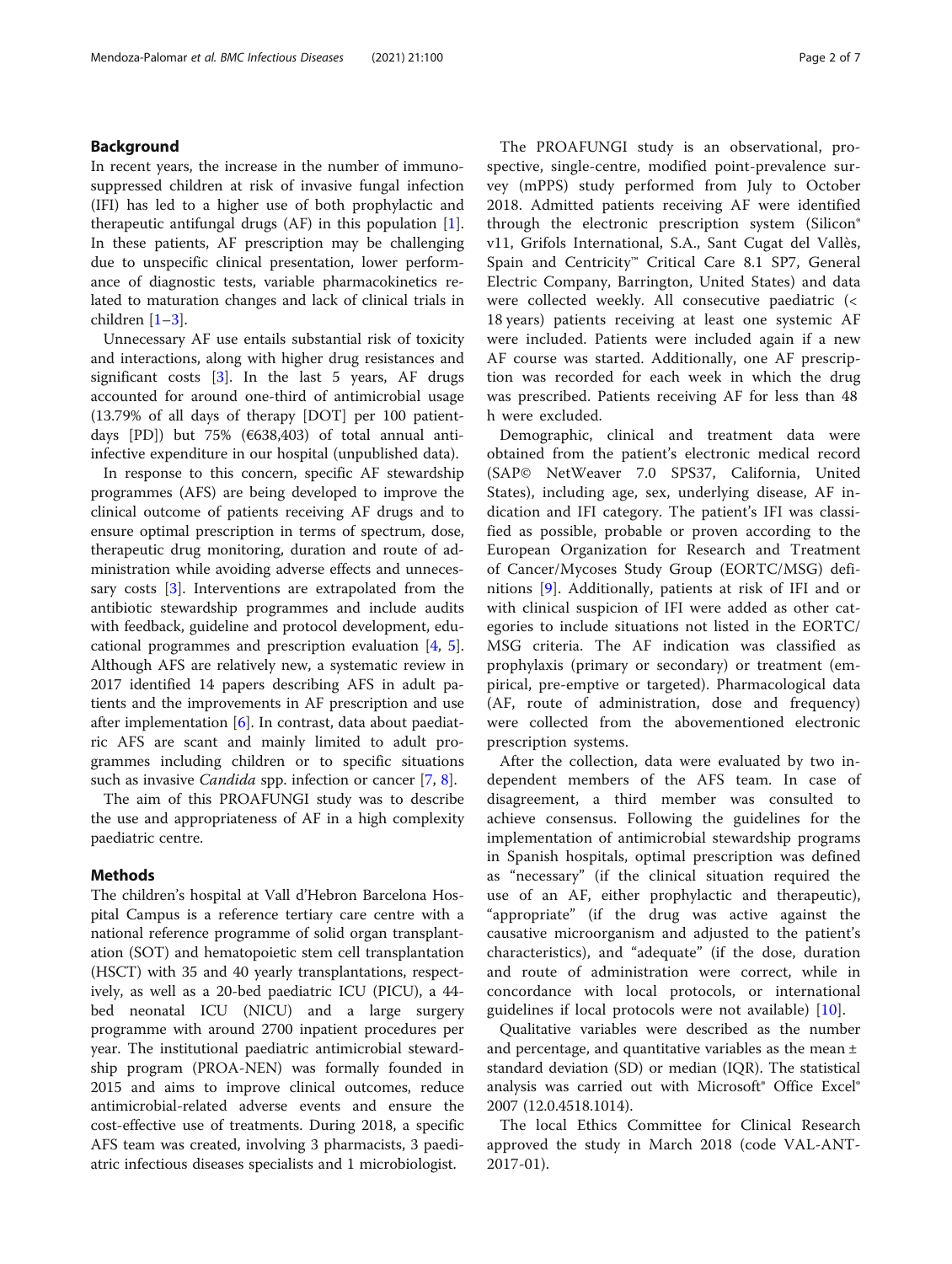#### Results

#### Patient and fungal infection characteristics

During the study period, 55 patients were included; 53% were males and median age was 8.7 years (IQR 2.4–13.8 years). The main underlying condition was cancer (25, 45.5%; 15 [60%] of them having undergone HSCT); and the most common situation leading to AF prescription was patients at risk of IFI (27; 49%). Detailed data are provided in Table 1.

#### Antifungal prescription characteristics

A total of 119 AF prescriptions were analysed. The indication was prophylaxis in 75 (63.2%) cases (70 primary and 5 secondary) and treatment in 44 (36.8%): 30 (25%) empirical; 1 (0.8%) pre-emptive; 13 (11%) targeted. Drug distribution by type of patient and indication is detailed in Table [2.](#page-3-0) Most drugs (93.3%) were prescribed as monotherapy (52 patients), while dual and triple therapy were only used in 1 patient (2 prescriptions, 1.7%) and 2 patients (6 prescriptions, 5%), respectively.

#### Prescription quality assessment

During the study period, the PROAFUNGI working group performed a total of 11 surveys, including 219 prescription evaluations. From the 219 evaluated

#### Table 1 Patient Characteristics

|                                       | <b>Total</b>      |  |  |
|---------------------------------------|-------------------|--|--|
| Clinical characteristics, n           | 55                |  |  |
| • Age, y, median (IQR)                | $8.7(2.4 - 13.8)$ |  |  |
| • Male sex, $n$ (%)                   | 29 (53)           |  |  |
| Underlying disease                    |                   |  |  |
| • Cancer, $n$ (%)                     | 25(45.5)          |  |  |
| $\cdot$ HSCT, n $(\%)$                | 15/25 (60)        |  |  |
| • Critical paediatric patients, n (%) | 14(25.5)          |  |  |
| • Critical newborns, n (%)            | 5(9)              |  |  |
| · Primary immunodeficiencies, n (%)   | 5(9)              |  |  |
| • Solid organ transplant, n (%)       | 3(5.5)            |  |  |
| • Other, $n$ (%)                      | 3(5.5)            |  |  |
| Clinical situation <sup>a</sup>       |                   |  |  |
| $\cdot$ Risk of IFI, n (%)            | 27 (49)           |  |  |
| • Suspicion of IFI, n (%)             | 6(11)             |  |  |
| $\cdot$ Possible IFI, n (%)           | 14 (25)           |  |  |
| $\cdot$ Probable IFI, n $(\%)$        | 2(4)              |  |  |
| • Proven IFI, $n$ (%)                 | 6(11)             |  |  |
| Microorganisms                        |                   |  |  |
| · Candida spp.                        | 2/6               |  |  |
| • Moulds                              | 4/6               |  |  |

Abbreviations: IFI invasive fungal infection

<sup>a</sup>IFI category was defined according to the European Organization for Research and Treatment of Cancer/Mycoses Study Group (EORTC/MSG) definitions

prescriptions, 24 (11%) were considered non-optimal. As shown in Table [2](#page-3-0), the main reason for a non-optimal evaluation was lack of indication (14/24), followed by disagreement with the local protocols (12/24), mainly in heart-transplanted and HSCT patients. Institutional protocols were available for 117/144 (81%) prophylactic and 40/75 (53%) treatment prescriptions. Moreover, the departments with the highest AF use (cancer department and PICU) issued most non-optimal prescriptions (16.7 and 58.3%, respectively).

Liposomal amphotericin B (LAMB) was used commonly and was also the main drug considered non-optimal (Table [3](#page-4-0)), essentially due to non-optimal prescriptions related to prophylaxis in patients receiving circulatory assistance (7/12): 2 patients with ventricular assist device (VAD) who had an unnecessary prescription and 1 receiving extracorporeal membrane oxygenation (ECMO) support who had an inappropriate prescription due to an excessive dosage.

Two non-approved drugs in paediatrics at the time of the study, isavuconazole (5 prescriptions in one patient) and anidulafungin (3 prescriptions in one patient), accounted for a significant number of non-optimal prescriptions due to the availability of alternative approved drugs as empirical treatment in one patient with HSCT and acute renal impairment who could have been treated with oral voriconazole and one patient with portal cavernomatosis who could have been treated with micafungin, respectively.

#### **Discussion**

The present study demonstrates a significantly high percentage of optimal prescription of AF in children at a referral hospital but has also detected some points of improvement mainly related to prophylaxis in critically ill patients receiving circulatory assistance and the use of non-approved drugs in children.

According to previous published articles, cancer patients were those receiving AF more frequently [[8,](#page-6-0) [11](#page-6-0), [12\]](#page-6-0). In a retrospective cohort study conducted in 25 paediatric hospitals in the USA, patients with malignancies represented 42% of overall AF use [[11\]](#page-6-0). In our cohort, a large proportion of AF prescriptions were ordered for HSCT patients (15 patients, accounting for 43 prescriptions, 36% of all AF prescriptions and 67% of cancer patient prescriptions), as our centre is a national referral transplant unit. Similarly, in a study including only children with cancer, HSCT patients accounted for 78% of overall AF prescriptions [\[8\]](#page-6-0). Regarding patients' age, the Antibiotic Resistance and Prescribing in European Children (ARPEC) study reported higher AF use in paediatric patients (83%) compared with newborns (17%), as did another survey including more than 50 hospitals in the USA (76 DOT/1000 patient-days in paediatric patients compared with 14 DOT/1000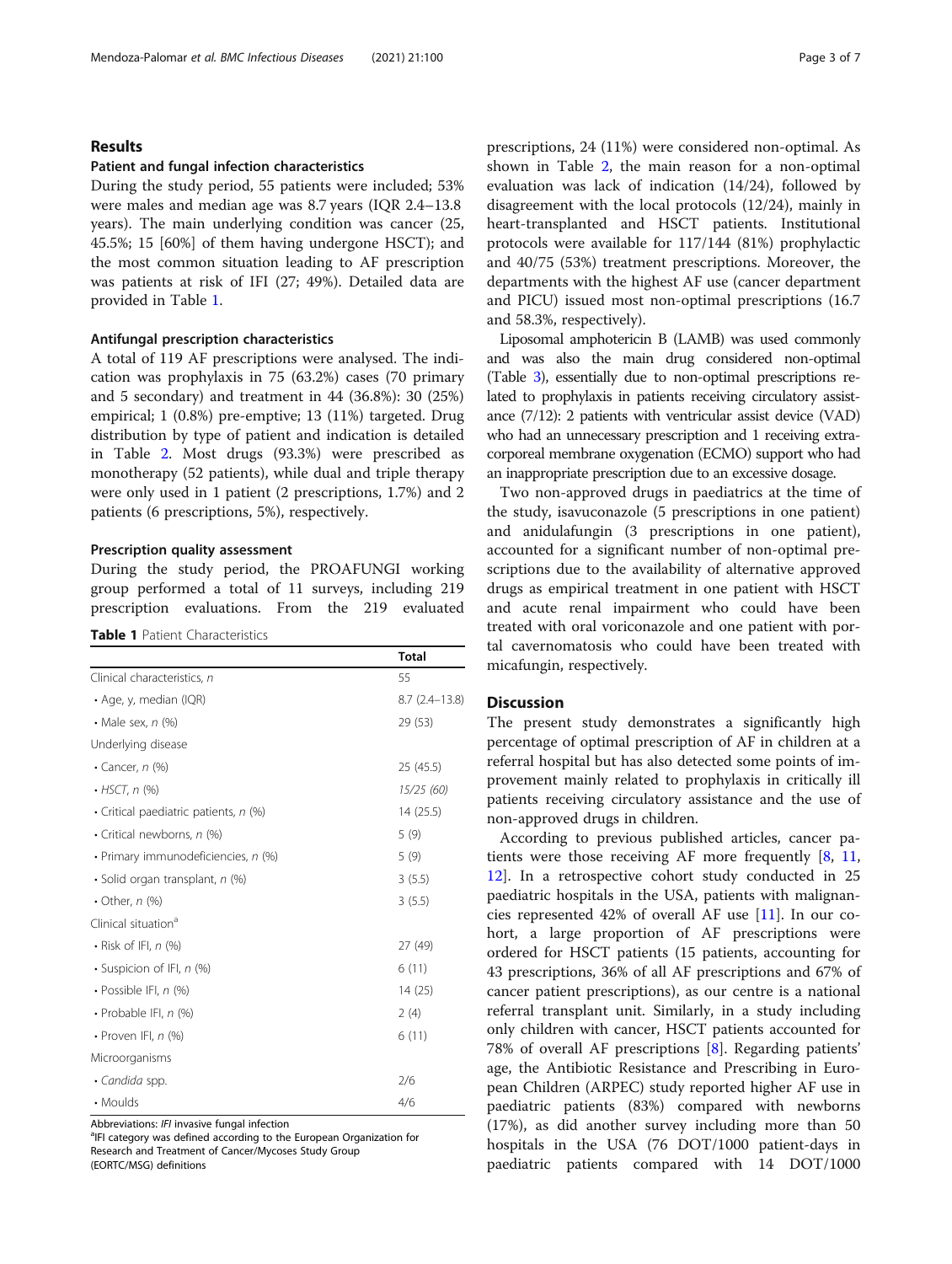## <span id="page-3-0"></span>Table 2 Antifungal Prescription Characteristics and Adequacy

|                                     |                                                                       | <b>Total</b>     | Prophylaxis | <b>Treatment</b> |
|-------------------------------------|-----------------------------------------------------------------------|------------------|-------------|------------------|
| Antifungal prescriptions, n         |                                                                       | 119              | 75          | 44               |
| Indication for AF therapy           |                                                                       |                  |             |                  |
| Primary prophylaxis, n (%)          |                                                                       | 70 (58.8)        | 70 (93.3)   |                  |
| Secondary prophylaxis, n (%)        |                                                                       | 5(4.4)           | 5(6.7)      |                  |
| Empirical therapy, n (%)            |                                                                       | 30(25)           |             | 30 (68.2)        |
| Pre-emptive therapy, n (%)          |                                                                       | 1(0.8)           |             | 1(2.3)           |
| Targeted therapy, n (%)             |                                                                       | 13(11)           |             | 13 (29.5)        |
| Underlying disease                  |                                                                       |                  |             |                  |
| Cancer, n (%)                       |                                                                       | 64 (54)          | 48 (64)     | 16 (36.4)        |
| $HSCT$ , $n$ (%)                    |                                                                       | 43/64 (67)       | 35/48 (73)  | 8/16(50)         |
| Critical paediatric patients, n (%) |                                                                       | 29 (24)          | 16 (21.4)   | 13 (29.5)        |
| Critical newborns, n (%)            |                                                                       | 7(6)             | 3(4)        | 4(9.1)           |
|                                     | Primary immunodeficiencies, n (%)                                     | 11(9)            | 7(9.3)      | 4(9.1)           |
| Solid organ transplant, n (%)       |                                                                       | 3(3)             | 0(0)        | 3(6.8)           |
| Other, $n$ (%)                      |                                                                       | 5(4)             | 1(1.3)      | 4(9.1)           |
| AF agent                            |                                                                       |                  |             |                  |
| Liposomal amphotericin B, n (%)     |                                                                       | 55 (46.2)        | 41 (54.6)   | 14 (32)          |
| Posaconazole, n (%)                 |                                                                       | 21(17.7)         | 21(28)      |                  |
| Anidulafungin, n (%)                |                                                                       | 13 (10.9)        | 3(4)        | 10(23)           |
| Fluconazole, n (%)                  |                                                                       | 12(10.1)<br>6(8) |             | 6(14)            |
| Micafungin, n (%)                   |                                                                       | 6(5.0)           | 2(2.7)      | 4(9)             |
| Isavuconazole, n (%)                |                                                                       | 5(4.2)           | 0(0)        | 5(11)            |
| Voriconazole, n (%)                 |                                                                       | 4(3.4)           | 0(0)        | 4(9)             |
| Itraconazole, n (%)                 |                                                                       | 2(1.7)           | 2(2.7)      | 0(0)             |
| Caspofungin, n (%)                  |                                                                       | 1(0.8)           | 0(0)        | 1(2)             |
|                                     | Antifungal prescription evaluations, n                                | 219              | 144         | 75               |
| Non-optimal prescriptions, n (%)    |                                                                       | 24 (11)          | 12(8)       | 12 (16)          |
| Unnecessary, n (%)                  |                                                                       | 14(6)            | 10(7)       | 4(5)             |
| Inappropriate, n (%)                |                                                                       | 2(1)             | 0(0)        | 2(3)             |
| Inadequate                          | Incorrect dose, n (%)                                                 | 7(3)             | 4(3)        | 3(4)             |
|                                     | Incorrect route of administration, $n$ (%)                            | 0(0)             | 0(0)        | 0(0)             |
|                                     | Incorrect duration, $n$ (%)                                           | 7(3)             | 7(5)        | 0(0)             |
|                                     | Disagreement with institutional protocol, when available, n (%)       | $12(8)^a$        | 4 $(3)^a$   | $8(20)^a$        |
|                                     | Non-optimal prescription distribution among underlying disease, n (%) |                  |             |                  |
| Cancer                              |                                                                       | 4(16.7)          | 2(16.7)     | 2(16.7)          |
| $HSCT, n$ (%)                       |                                                                       | 4/4 (100)        | 2/2(100)    | 2/2(100)         |
| Critical paediatric patients, n (%) |                                                                       | 14 (58.3)        | 8(66.7)     | 6(50)            |
| Critical newborns, n (%)            |                                                                       | 1(4.2)           | 1(8.3)      | 0(0)             |
|                                     | Primary immunodeficiencies, n (%)                                     | 1(4.2)           | 1(8.3)      | 0(0)             |
| Solid organ transplant, n (%)       |                                                                       | 1(4.2)           | 1(8.3)      |                  |

Abbreviations: AF antifungal<br><sup>a</sup> Calculated as a percentage of the prescriptions for which a local institutional protocol was available: 157 total, 117 prophylaxis, 40 treatment

Other,  $n$  (%) 3 (12.5) 0 (0) 3 (25)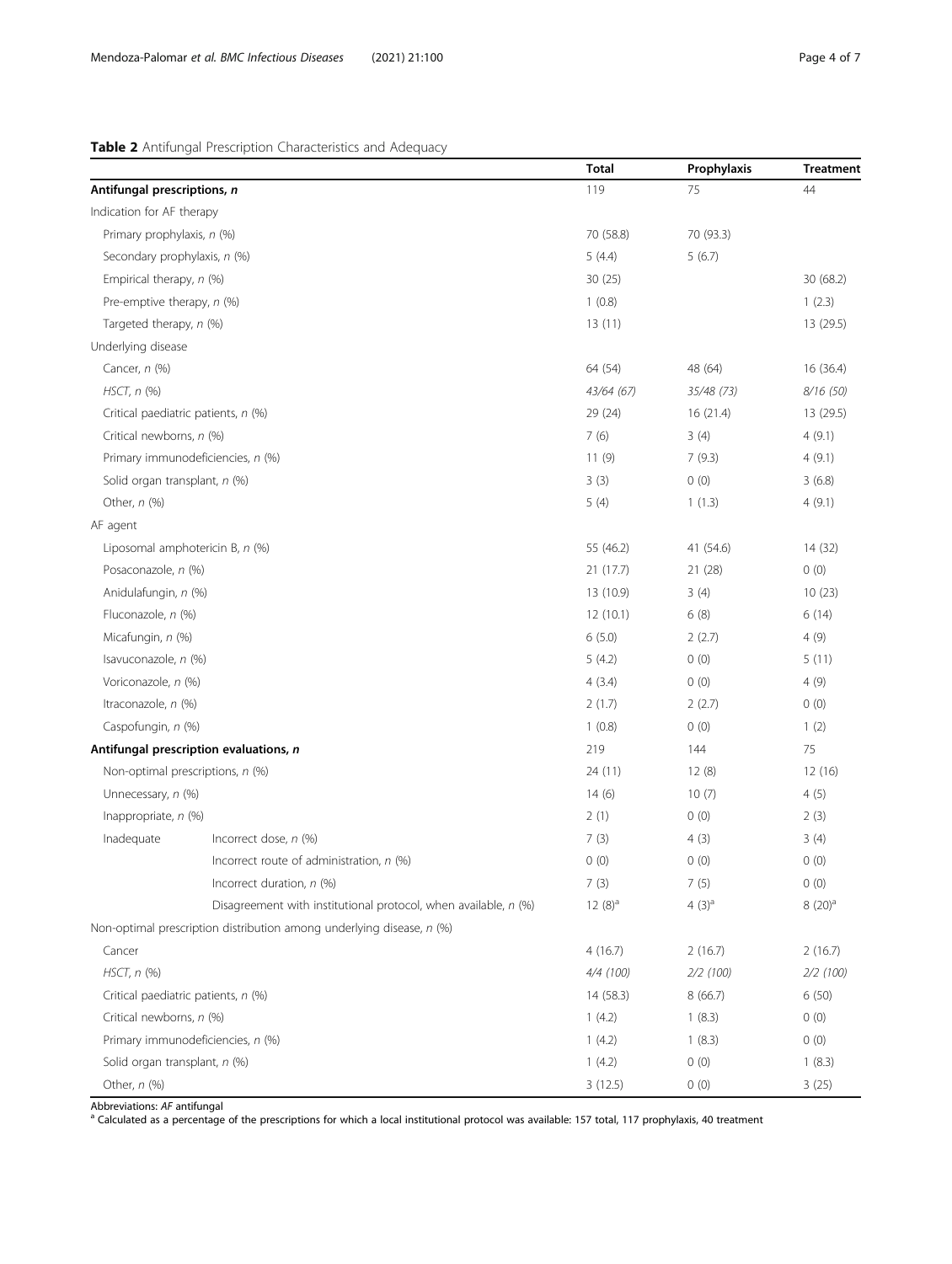| Drug           | Patients,<br>$\mathsf{n}$ | Prescriptions<br>Evaluated, n | <b>Non-optimal Prescriptions</b><br>(n, %) | Cause <sup>a</sup>                                                                                          |
|----------------|---------------------------|-------------------------------|--------------------------------------------|-------------------------------------------------------------------------------------------------------------|
| Liposomal      | 27                        | 105                           | 12 (11%)                                   | - Unnecessary (9)                                                                                           |
| amphotericin B |                           |                               |                                            | - Inappropriate (2)                                                                                         |
|                |                           |                               |                                            | - Inadequate: incorrect dose (5), incorrect duration (7),<br>disagreement with institutional protocol b (5) |
| Posaconazole   | 12                        | 32                            | 1(3%)                                      | - Inadequate, incorrect dose (1)                                                                            |
| Anidulafungin  | 11                        | 29                            | $3(10\%)$                                  | - Unnecessary (3)                                                                                           |
| Fluconazole    | 11                        | 25                            | 1(4%)                                      | - Inadequate, incorrect dose (1)                                                                            |
| Isavuconazole  | $\overline{2}$            | 9                             | 5 (56%)                                    | - Inadequate: disagreement with institutional<br>protocol** $(5)$                                           |
| Micafungin     | 3                         | 7                             | 2(29%)                                     | - Unnecessary (2)                                                                                           |
|                |                           |                               |                                            | - Inadequate: disagreement with institutional<br>protocol $b$ (2)                                           |
| Voriconazole   | $\mathcal{P}$             | 5                             | 0                                          | N/A                                                                                                         |
| Caspofungin    |                           | 4                             | 0                                          | N/A                                                                                                         |
| Itraconazole   | 2                         | 3                             | $\Omega$                                   | N/A                                                                                                         |

<span id="page-4-0"></span>Table 3 Assessment of Prescription Quality According to Drug

Abbreviations:  $N/A$  not applicable<br><sup>a</sup> The same prescription may not be optimal for more than one reason

 $<sup>b</sup>$  Disagreement with institutional protocol, when available</sup>

patient-days in newborns) [\[12,](#page-6-0) [13\]](#page-6-0). Remarkably, AF use in neonates was even lower in our centre (5 patients, accounting for 7 prescriptions, 6%), in relation to a minimum incidence of neonatal candidiasis (0.6%) that precludes the use of universal AF prophylaxis in low birth weight neonates [[14](#page-6-0), [15](#page-6-0)].

Regarding AF indication, prophylaxis was the main reason for prescriptions (63.2%), followed by empirical treatment (25%) and targeted treatment (11%). These findings are consistent with data from the study performed by Santiago-García et al. that included 56 children with cancer and also the arm of paediatric patients from the ARPEC study [[8,](#page-6-0) [12](#page-6-0)]. In the neonate arm, prophylaxis was the reason for 46% of prescriptions, while treatment of suspected candidaemia accounted for the other 44% [[12\]](#page-6-0).

In terms of the distribution of AF, LAMB was the most prescribed drug in our study, followed by posaconazole. At our hospital, low-dose LAMB is the drug of choice for AF prophylaxis in high-risk cancer patients (relapsed or refractory leukaemia, HSCT preengraftment phase) due to its effectiveness and safety profile as shown in a previous paper by our group [\[16](#page-6-0)]. LAMB is also used in critically ill paediatric patients due to its stability with the concomitant use of continuous renal replacement therapy, as opposed to azole elimination [\[17\]](#page-6-0). On the other hand, posaconazole is mainly indicated in the HSCT post-engraftment period and in some primary immunodeficiencies (PID) such as chronic granulomatous disease. These data was quite different from other studies in which fluconazole is the most

commonly prescribed agent [\[7](#page-6-0), [11](#page-6-0)–[13\]](#page-6-0). Nonetheless, all these studies include a high proportion, or exclusively include, neonates in whom Candida spp. is the main and almost only fungal pathogen [\[7](#page-6-0), [11,](#page-6-0) [12\]](#page-6-0). Conversely, for paediatric, particularly children with cancer, PID or HSCT (a majority in our cohort), filamentous fungi should be considered, and other AFs with a broader spectrum play a major role [\[2](#page-5-0), [10](#page-6-0), [18,](#page-6-0) [19\]](#page-6-0).

Regarding AF prescription evaluations, a high proportion (89%) of prescriptions were considered correct, similar to the study by Santiago-García et al., that described 93% of appropriate AF prescriptions in a paediatric cancer department [\[8](#page-6-0)]. In contrast, a multicentric study by Ferreras-Antolín et al. considered that only 34% of prescriptions were optimal, similar to another study focused on adult patients with hospital-acquired candidemia that found 47% of correct prescriptions [[7](#page-6-0), [20\]](#page-6-0). Remarkably, the level of non-optimal prescriptions was higher in patients receiving treatment (12/75; 16%) compared with prophylaxis (12/144, 8%), probably due to the higher availability of institutional protocols aimed at prophylaxis. Protocols were available for 117/144 (81%) prophylactic prescriptions and for 40/75 (53%) treatment prescriptions.

Regarding the cause of incorrect prescription, the leading reason was the lack of indication (unnecessary) (14/ 24), followed by disagreement with current recommendations (12/24), incorrect dose (7/24), incorrect duration (7/24) and inappropriate choice of AF (2/24). Interestingly, the proportions were generally similar to Santiago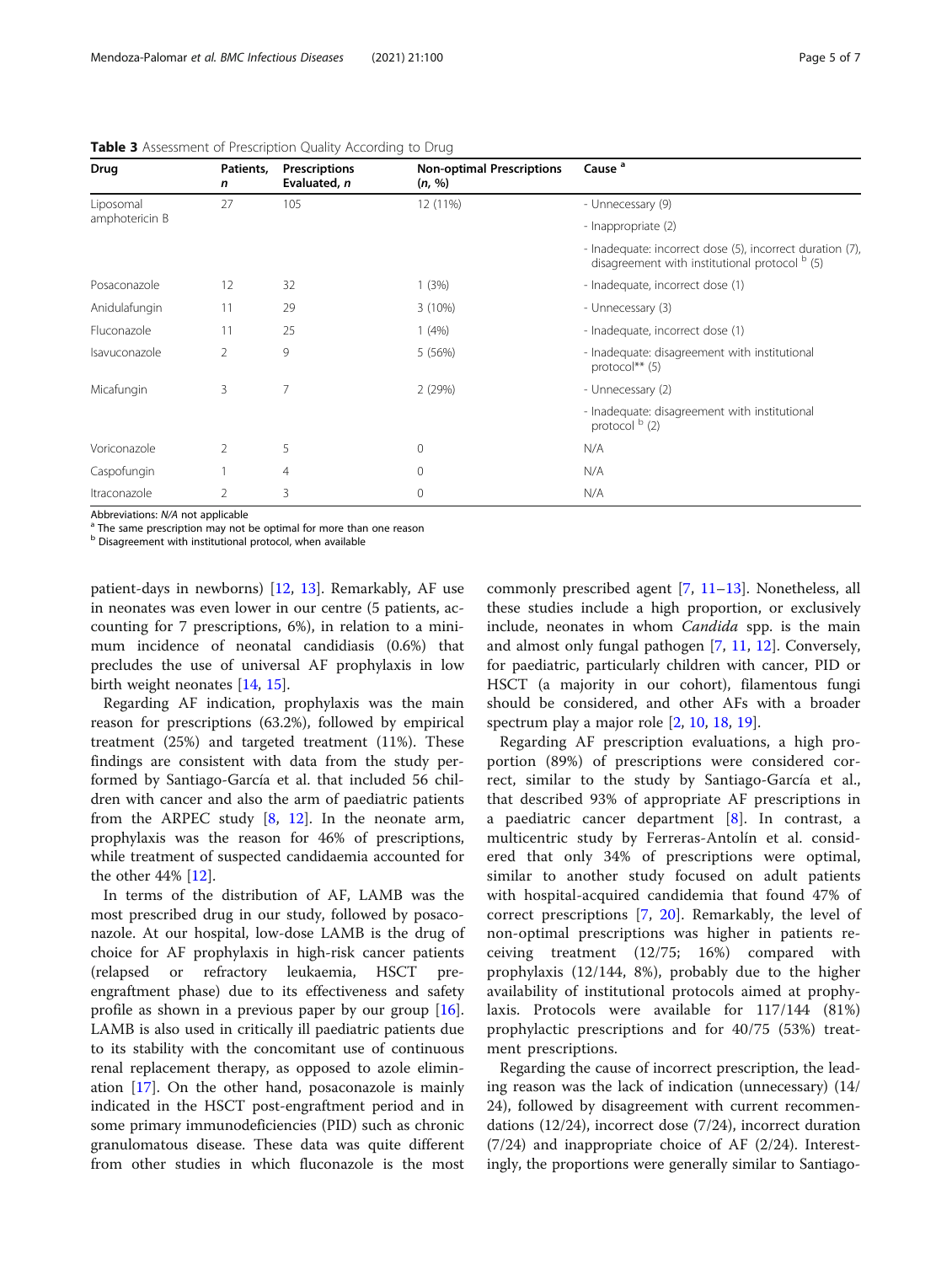<span id="page-5-0"></span>Garcia et al., that described the lack of indication as the main cause of non-optimal prescription (7/13), followed by incorrect dosage (5/13) or incorrect route of administration (1/13) [[8\]](#page-6-0).

Some incorrect prescriptions were related to drugs not approved for paediatric use at the time of study (such as anidulafungin or isavuconazole). Although these drugs have shown clinical benefits in adults, paediatric use should be carefully evaluated and restricted to cases with no approved alternative for children. Moreover, for improving prescription's quality, decisions regarding antifungals should be made by a multi-disciplinary team. In centres with persuasive ASP, following experts' advice is of utmost importance.

With regards to dose, the incorrect rate (3%) was significantly lower than in a previous study by Lestner et al. that found an inadequate dose as the main cause of incorrect AF use in paediatrics, identifying 47% of cases with doses lower than recommended by international guidelines [\[12\]](#page-6-0). The existence of specific tools for electronic prescription and the daily revision by the Pharmacy Department have probably contributed to this high rate of adequate dosing.

The limitations of this study were its single-centre nature and its PPS format, which may have meant that some prescriptions were missed. Moreover, a 4-month period including 11 surveys may not be sufficiently representative of overall practice, as several periods of viral epidemics can produce fever without bacterial cause and thus lead to increased empirical AF use. However, the results of this study regarding AF use are similar to annual AF consumption (DOT/100 PD) in our hospital (unpublished data). In 2018, most AF usage occurred in standard hospitalization patients, followed by PICU patients (63 and 34%, respectively). In our cohort, these patients accounted for 70 and 24% of prescriptions, respectively. By therapeutic group, the AFs used most often in 2018 were azoles (45% DOT/100 PD), LAMB (32% DOT/100 PD), and echinocandins (23% DOT/100 PD). In terms of AF distribution in this PROAFUNGI study; LAMB was the most prescribed drug (46.2%), followed by azoles (37%) and echinocandins (16.7%).

#### Conclusions

A high rate of optimal AF evaluation was globally demonstrated for all areas of a tertiary children's hospital, in relation to a well-established ASP that performs weekly audits and agreed protocols. However, this study identified specific areas of improvement, most of them related to the lack of an institutional protocol. These findings will guide the next actions of the AFS team, which will focus mainly on critical patients and the use of nonapproved drugs in children.

#### Abbreviations

AF: Antifungal drugs; AFS: Antifungal stewardship programmes; ARPE C: Antibiotic Resistance and Prescribing in European Children; ECMO: Extracorporeal membrane oxygenation; EORTC/MSG: European Organization for Research and Treatment of Cancer/Mycoses Study Group; HSCT: Hematopoietic stem cell transplantation; IFI: Invasive fungal infection; LAMB: Liposomal amphotericin B; mPPS: modified point-prevalence survey; NICU: Neonatal ICU; PICU: Paediatric ICU; PID: Primary immunodeficiencies; SOT: Solid organ transplantation; VAD: Ventricular assist device

#### Acknowledgements

We thank Helen Casas for English language support.

#### Authors' contributions

PSP and AFP concepted and designed the study. NMP and BGP collected and analysed the patient data. NMP, BGP, PSP and AFP interpreted the data and wrote the manuscript. SM, MTM and BR also contributed to the data evaluation and interpretation. All authors read and approved the submitted version and have agreed both to be personally accountable for the author's own contributions and to ensure that questions related to the accuracy or integrity of any part of the work are appropriately investigated, resolved, and the resolution documented in the literature.

#### Funding

This study was supported by an Investigator-Sponsored Research grant from Gilead Sciences. Gilead provided grant support for this study, but did not take part in the study design, data collection, or analysis of the results.

#### Availability of data and materials

The datasets used and/or analysed during the current study are available from the corresponding author on reasonable request.

#### Ethics approval and consent to participate

The Research Ethics Committee with Medicines from Vall d'Hebron Research Institute (Barcelona, Spain) approved the study in March 2018 (code VAL-ANT-2017-01). The referred committee granted permission to access and analyse the study data. Patients' data was anonymised before its use. Study participants consent to participate is not applicable.

#### Consent for publication

Not Applicable.

#### Competing interests

The authors declare that they have no competing interests.

#### Author details

<sup>1</sup> Pediatric Infectious Diseases and Inmunodeficiencies Unit, Hospital Universitari Vall d'Hebron, Institut de Recerca Vall d'Hebron, Universitat Autònoma de Barcelona, Passeig de la Vall d'Hebron, 119-129, 08035 Barcelona, Spain. <sup>2</sup>Pharmacy Department, Hospital Universitari Vall d'Hebron, Institut de Recerca Vall d'Hebron, Barcelona, Spain. <sup>3</sup>Microbiology Department, Hospital Universitari Vall d'Hebron, Institut de Recerca Vall d'Hebron, Universitat Autònoma de Barcelona, Barcelona, Spain.

#### Received: 6 October 2020 Accepted: 6 January 2021 Published online: 22 January 2021

#### References

- Hamdy RF, Zaoutis TE, Seo SK. Antifungal stewardship considerations for adults and pediatrics. Virulence. 2017;8:658–72. [https://doi.org/10.1080/](https://doi.org/10.1080/21505594.2016.1226721) [21505594.2016.1226721.](https://doi.org/10.1080/21505594.2016.1226721)
- 2. Ramos JT, Francisco L, Daoud Z. Infección fúngica invasora en niños: diferencias y homologías con el adulto [Invasive fungal infections in children: similarities and differences with adults]. Rev Esp Quimioter. 2016;29 Suppl 1:59–65 Spanish. PMID: 27608317.
- 3. Science M, Timberlake K. Antifungal stewardship: a budding branch of antimicrobial stewardship. Pediatr Blood Cancer. 2020;67(4):e28145. [https://](https://doi.org/10.1002/pbc.28145) [doi.org/10.1002/pbc.28145](https://doi.org/10.1002/pbc.28145).
- 4. Barlam TF, Cosgrove SE, Abbo LM, et al. Implementing an antibiotic stewardship program: guidelines by the Infectious Diseases Society of